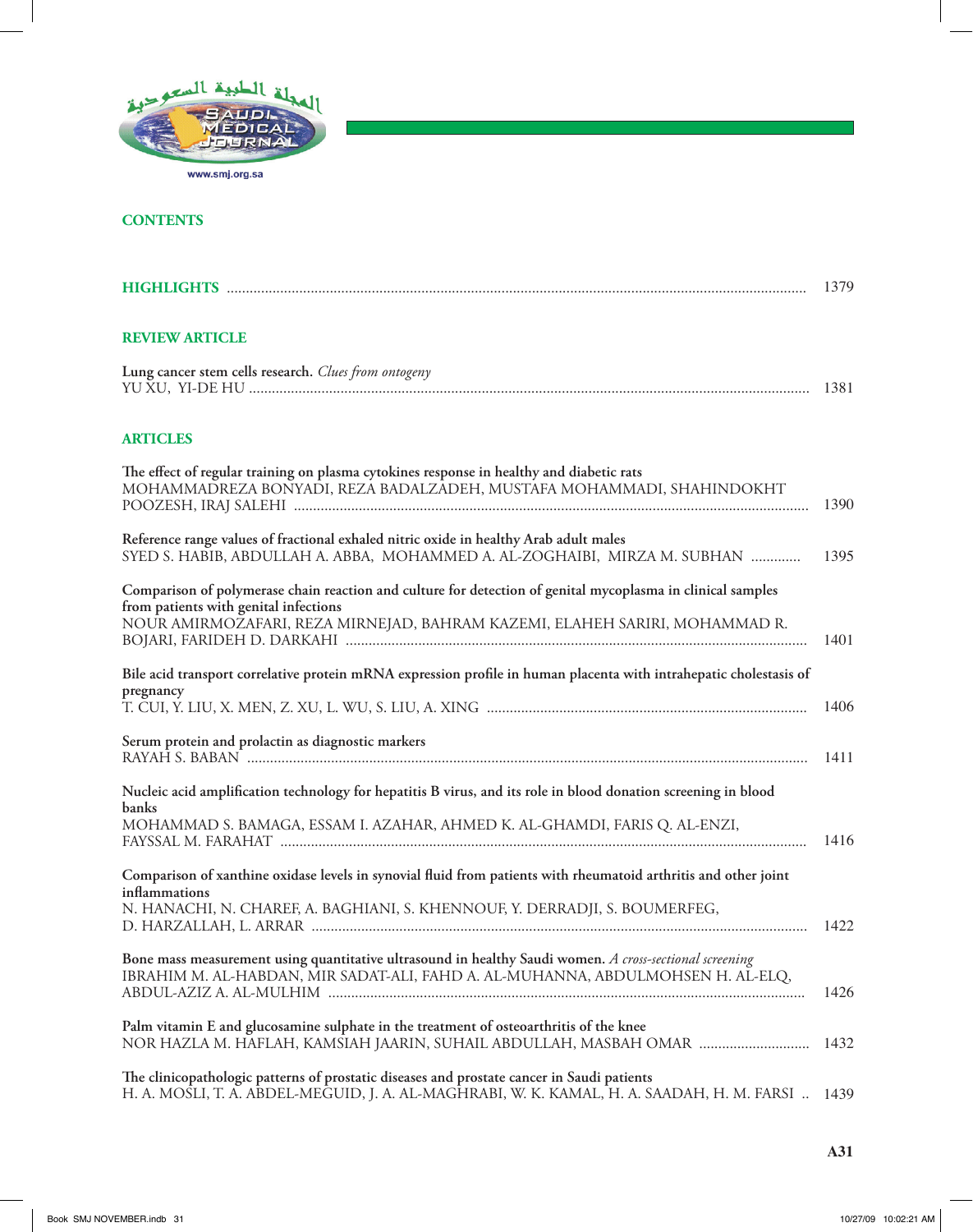

۰

| Selective spinal anesthesia for inguinal herniorrhaphy<br>Y. PALA, M. OZCAN, G. DIKMEER, V. TASPINAR, D. ORNEK, L. OZDOGAN, A. SELCUK, B. DIKMEN                                                                                               | 1444  |
|------------------------------------------------------------------------------------------------------------------------------------------------------------------------------------------------------------------------------------------------|-------|
| Effects of high dose orally administered paracetamol for heel prick pain in premature infants                                                                                                                                                  | 1450  |
| Hand sepsis in patients with diabetes mellitus<br>M. E. HAMED, S. M. MAHMOUD, S. I. MAHADI, A. H. WIDATALLA, M. A. SHAWIR, M. E. AHMED                                                                                                         | 1454  |
| Frequency of renal artery stenosis among cohort of Jordanians undergoing drive-by renal angiography at time of<br>conventional cardiac catheterization                                                                                         |       |
| ABDALLAH F. OMEISH, HATEM H. ABBADI, ISSA M. GHANMA, FOAD A. BOTOOSH,                                                                                                                                                                          | 1459  |
| Practices and perceptions of physicians to prescribing elastic compression stockings in a single center in Saudi<br>Arabia                                                                                                                     |       |
|                                                                                                                                                                                                                                                | 1465  |
| <b>CASE REPORTS</b>                                                                                                                                                                                                                            |       |
| Fatal abdominal sarcomatosis secondary to gastrointestinal stromal tumor with bland histology                                                                                                                                                  | 1469  |
| Manchester repair. An alternative to hysterectomy<br>ABDULRAHIM A. ROUZI, NORA N. SAHLY, AMAL S. SHOBKSHI, HASSAN S. ABDULJABBAR                                                                                                               | 1473  |
| Spontaneous left main coronary artery dissection. A rare cause of acute coronary syndrome                                                                                                                                                      | 1476  |
| <b>BRIEF COMMUNICATION</b>                                                                                                                                                                                                                     |       |
| Coping with visceral leishmaniasis in Turkey                                                                                                                                                                                                   | 1480  |
| Effects of age and gender on the likelihood of hip fracture in the elderly population in Shanghai, China                                                                                                                                       | 1483  |
| The effectiveness of nurse led teaching in decreasing complications during femoral artery sheath removal after<br>percutaneous coronary intervention in Ahvaz, Iran<br>SEYED M. ADEL, MARIA ALAVI, AZADEH KOCHAK, FATEMEH ENTEZARI, MOJGAN DAI | 1486  |
| <b>CORRESPONDENCE</b>                                                                                                                                                                                                                          |       |
| Autoimmune thyroid disease in children and adolescents with type 1 diabetes mellitus in Northwest Iran                                                                                                                                         | 4.400 |

|                                      | 1489 |
|--------------------------------------|------|
|                                      | 1489 |
|                                      |      |
| Islam and end-of-life organ donation |      |
|                                      | 1491 |
|                                      | 1492 |